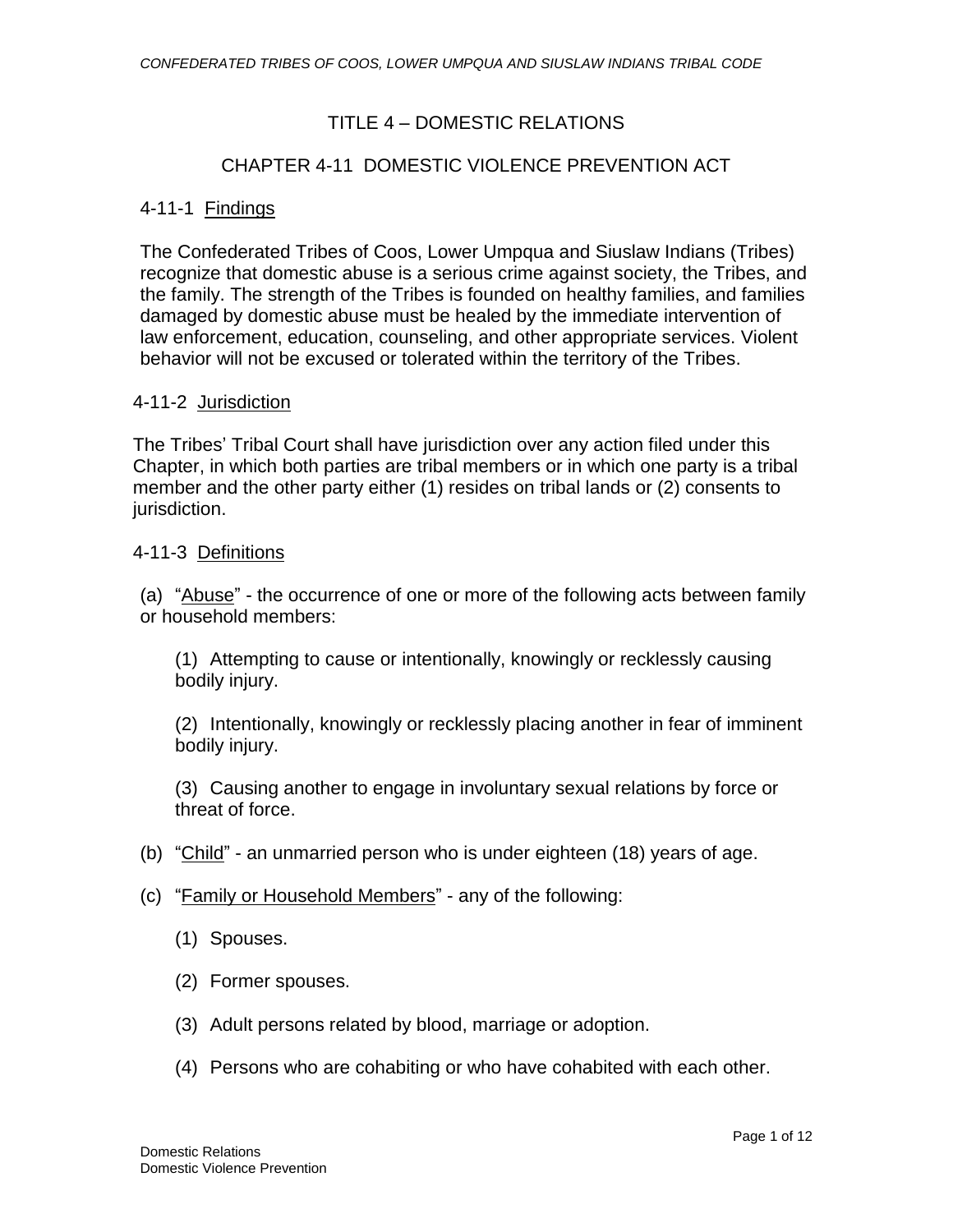(5) Persons who have been involved in a sexually intimate relationship with each other within two years immediately preceding the filing by one of them of a petition under this chapter.

(6) Unmarried parents of a child.

(d) "Interfere" - to interpose in a manner that would reasonably be expected to hinder or impede a person in the petitioner's situation.

(e) "Intimidate" - to act in a manner that would reasonably be expected to threaten a person in the petitioner's situation, thereby compelling or deterring conduct on the part of the person.

(f) "Menace" - to act in a manner that would reasonably be expected to threaten a person in the petitioner's situation.

(g) "Molest" - to act, with hostile intent or injurious effect, in a manner that would reasonably be expected to annoy, disturb or persecute a person in the petitioner's position.

## 4-11-4 Petition to Tribal Court for Relief; Burden of Proof

(a) Any person who has been the victim of abuse within the preceding one hundred eighty (180) days may petition the Tribal Court for relief under this chapter, if the person is in danger of further abuse from the abuser. The person may seek relief by filing a petition with the Tribal Court alleging that the person is in danger of abuse from the respondent, that the person has been the victim of abuse committed by the respondent within the one hundred eighty (180) days preceding the filing of the petition and particularly describing the nature of the abuse and the dates thereof. The abuse must have occurred not more than one hundred eighty (180) days before the filing of the petition. Allegations in the petition shall be made under oath or affirmation.

(b) The Tribal Court shall have jurisdiction over all proceedings under this chapter.

(c) The petitioner has the burden of proving a claim under this chapter by a preponderance of the evidence.

(d) A person's right to relief under this chapter shall not be affected by the fact that the person left the residence or household to avoid abuse.

(e) A petition filed under this chapter shall disclose the existence of any custody, Family Abuse Prevention Act or family law actions, pending between the parties, and the existence of any other custody order affecting the children of the parties, whether those proceedings occurred in Tribal Court or State Court.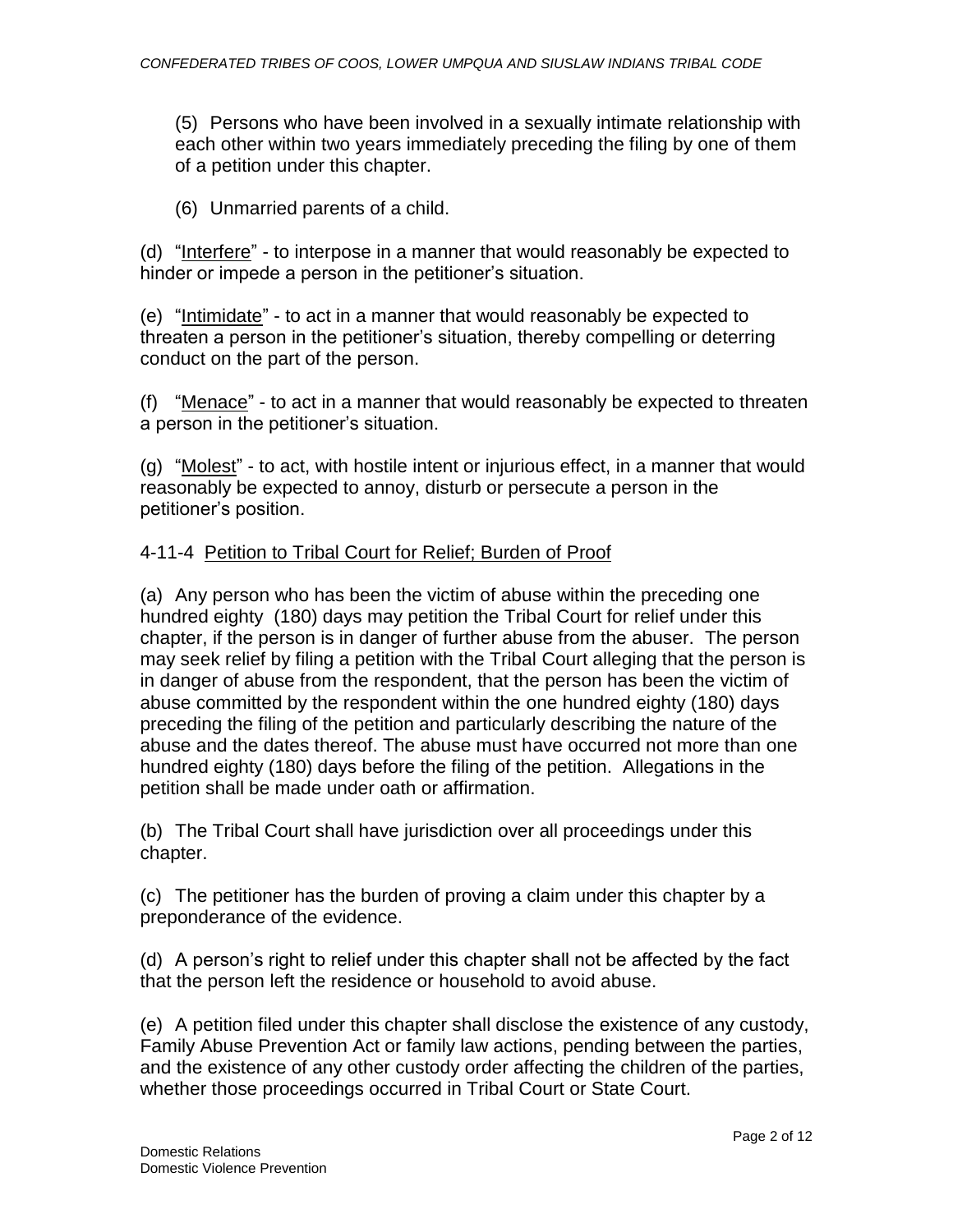(f) When the petitioner requests protection for any child, the petition shall disclose:

(1) The child's present residence and the length of time the child has resided at the residence;

(2) The county and state where the child resided for the five (5) years immediately prior to the filing of the petition;

(3) The name and address of the party or other responsible person with whom the child is presently residing;

(4) The name and current address of any party or other responsible person with whom the child resided for the five (5) years immediately prior to the filing of the petition;

(5) Whether the party participated as a party, witness or in any other capacity, in any other litigation concerning the custody of the child in this court or any other court;

(6) Whether the party has information of any custody proceeding concerning the child pending in a tribal court or a court of the State of Oregon or any other state; and

(7) Whether the party knows of any person not a party to the proceedings who has physical custody of the child or claims to have custody, parenting time or visitation rights with respect to the child.

(g) For purposes of computing the one hundred eighty- (180) day period in this chapter, any time during which the respondent is incarcerated or has a principal residence more than one hundred (100) miles from the principal residence of the petitioner shall not be counted as part of the one hundred eighty- (180) day period.

### 4-11-5 Hearing; Additional Relief; Certificate of Compliance; Effect on Title to Real Property; No Undertaking Required

(a) If the respondent requests a hearing pursuant to  $4-11-6$ , the Court shall hold the hearing within twenty-one (21) days following the request, and may cancel or change any order previously issued.

(b) In addition to the relief available under 4-11-6, the Court, in a hearing held pursuant to subsection (a) of this section, may assess against either party a reasonable attorney fee and such costs as may be incurred in the proceeding.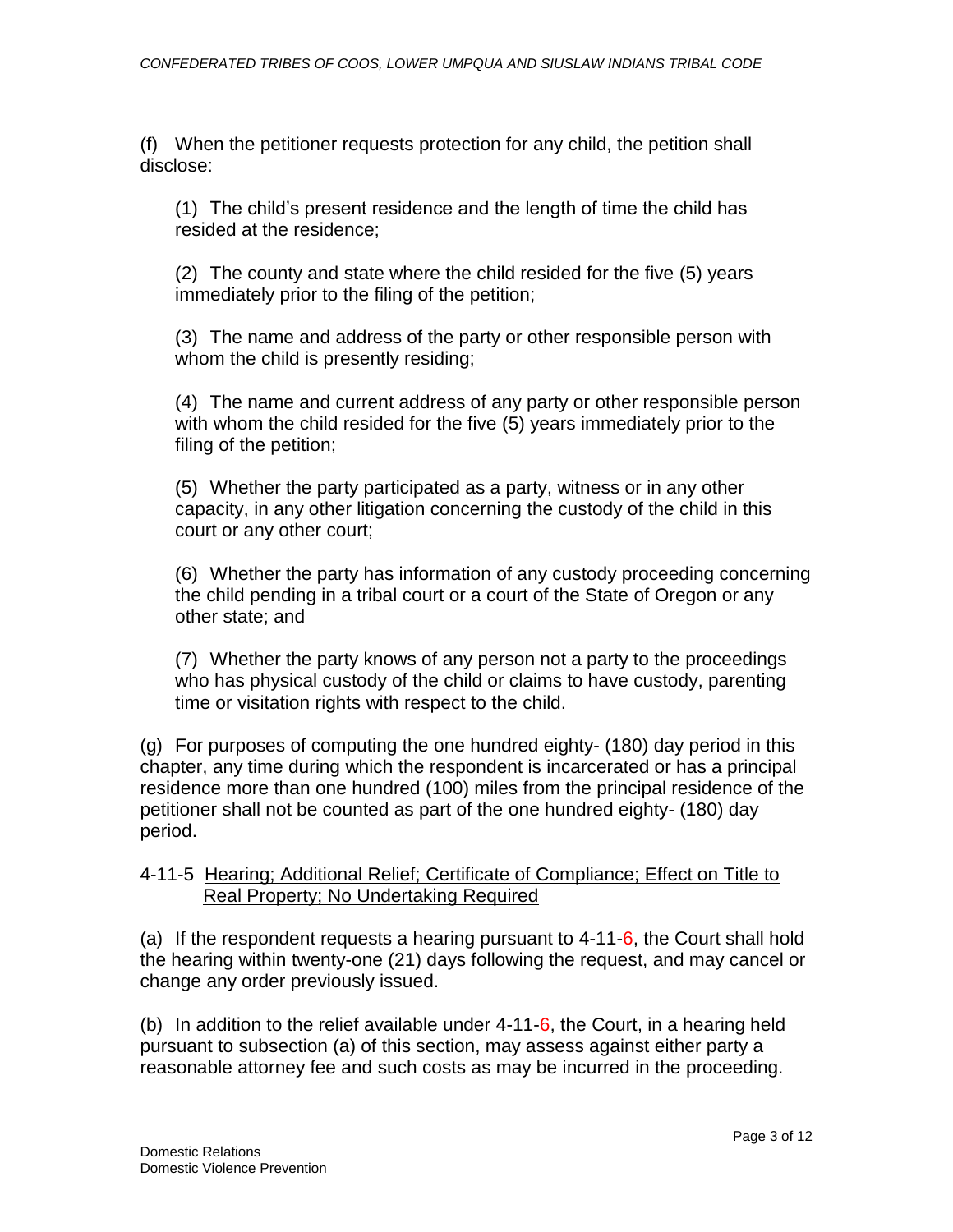(c) Where temporary custody of a minor child is contested, the hearing shall be held within five (5) days of the respondent's request. If the respondent is represented by an attorney, time for the hearing may be extended for up to five (5) days at the request of the petitioner so that the petitioner may seek representation.

(d) If the Court continues the order, with or without changes, at a hearing about which the respondent received actual notice and the opportunity to participate, the Court shall include in the order a certificate in substantially the following form in a separate section immediately above the signature of the judge:

### \_\_\_\_\_\_\_\_\_\_\_\_\_\_\_\_\_\_\_\_\_\_\_\_\_\_\_\_\_\_\_\_\_\_\_\_\_\_\_\_\_\_\_\_\_\_\_\_\_\_\_\_\_\_\_\_\_\_\_\_\_\_\_\_ CERTIFICATE OF COMPLIANCE WITH THE VIOLENCE AGAINST WOMEN ACT

This protective order meets all full faith and credit requirements of the Violence Against Women Act, 18 U.S.C. 2265 (1994). This Court has jurisdiction over the parties and the subject matter. The respondent was afforded notice and timely opportunity to be heard as provided by the law of this jurisdiction. This order is valid and entitled to enforcement in this and all other jurisdictions.

(e) The Court shall have the further power to approve any consent agreement to bring about a cessation of abuse of the parties. An order or consent agreement made under this section may be amended at any time and shall continue in effect for a period of one (1) year from the date of the order issued or until amended or revoked by the Court.

(f) No order under this chapter shall in any manner affect title to any real property.

(g) No undertaking shall be required in any proceeding under this chapter.

(h) Any proceeding under this chapter shall be in addition to any other available civil or criminal remedies.

# 4-11-6 Restraining Order; Forms; Service of Order; Request for Hearing

(a) When a person files a petition under this chapter, the Tribal Court shall hold an ex parte hearing in person or by telephone on the day the petition is filed or on the following judicial day. Upon a showing that the petitioner has been the victim of abuse committed by the respondent within one hundred eighty (180) days preceding the filing of the petition, that there is an imminent danger of further abuse to the petitioner and that the respondent represents a credible threat to the physical safety of the petitioner or the petitioner's child, the Court shall, if requested by the petitioner, order, for a period of one (1) year or until the order is withdrawn or amended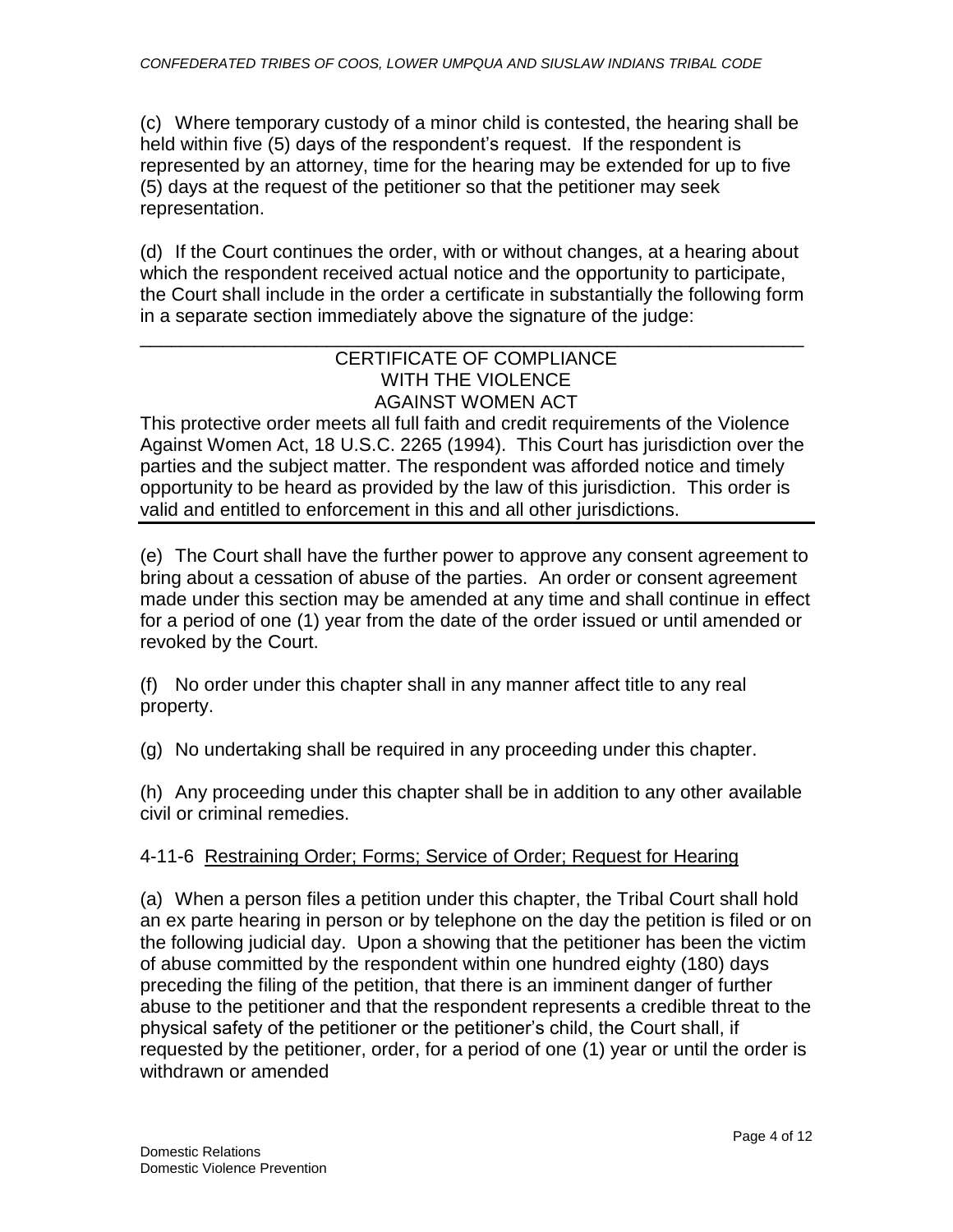(1) That temporary custody of the children of the parties be awarded to the petitioner or, at the request of the petitioner, to the respondent, subject to reasonable parenting time rights of the non-custodial parent, which the Court shall order, unless such parenting time is not in the best interest of the child;

(2) That the respondent be required to move from the petitioner's residence, if in the sole name of the petitioner or if it is jointly owned or rented by the petitioner and the respondent, or if the parties are married to each other;

(3) That the respondent be restrained from entering, or attempting to enter, a reasonable area surrounding the petitioner's current or subsequent residence if the respondent is required to move from petitioner's residence;

(4) That a peace officer accompany the party who is leaving or has left the parties' residence to remove essential personal effects of the party or the party's children, or both, including but not limited to clothing, toiletries, diapers, medications, Social Security cards, birth certificates, identification and tools of the trade;

(5) That the respondent be restrained from intimidating, molesting, interfering with or menacing the petitioner, or attempting to intimidate, molest, interfere with or menace the petitioner;

(6) That the respondent be restrained from intimidating, molesting, interfering with or menacing any children in the custody of the petitioner, or attempting to intimidate, molest, interfere with or menace any children in the custody of the petitioner;

(7) That the respondent be restrained from entering, or attempting to enter, on any premises and a reasonable area surrounding the premises when it appears to the Court that such restraint is necessary to prevent the respondent from intimidating, molesting, interfering with or menacing the petitioner or children whose custody is awarded to the petitioner;

(8) Other relief that the Court considers necessary to provide for the safety and welfare of the petitioner and the children in the custody of the petitioner including, but not limited to, emergency monetary assistance from the respondent; or

(9) That the respondent has no contact with the petitioner in person, by telephone or by mail except as described in parenting time ordered under this section.

(b) If respondent is restrained from entering, or attempting to enter, an area surrounding petitioner's residence or any other premises, the order restraining respondent shall specifically describe the area.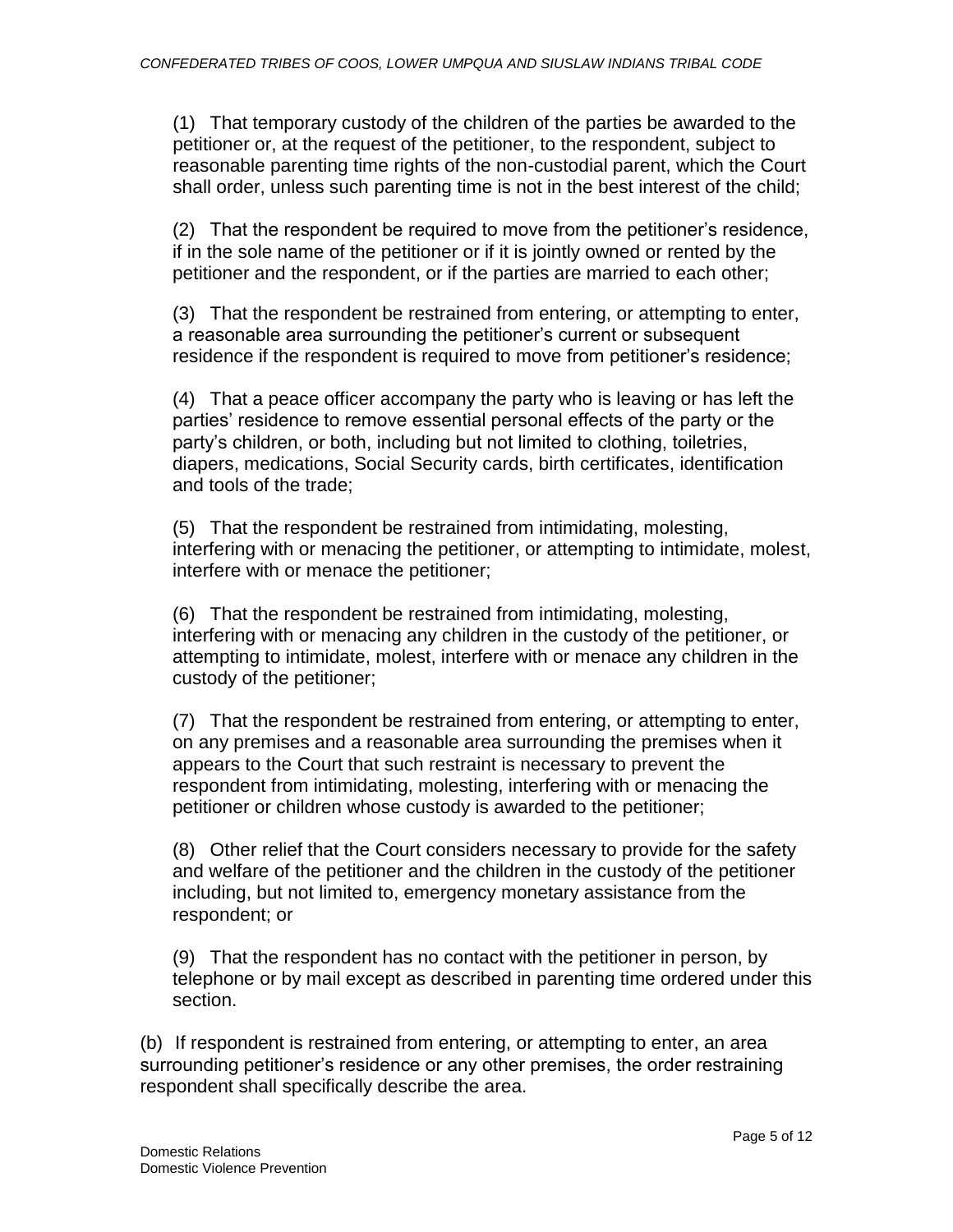(c) Imminent danger under this section includes but is not limited to situations in which the respondent has recently threatened petitioner with additional bodily harm.

(d) If the Court awards parenting time to a parent who committed abuse, the Court shall make adequate provision for the safety of the child and of the petitioner. The order of the Court may include, but is not limited to, the following:

(1) That exchange of a child between parents shall occur at a protected location.

(2) That parenting time be supervised by another person or agency.

(3) That the perpetrator of the abuse be required to attend and complete, to the satisfaction of the Court, a program of intervention for perpetrators or any other counseling program designated by the Court as a condition of the parenting time.

(4) That the perpetrator of the abuse not possess or consume alcohol or controlled substances during the parenting time and for twenty-four (24) hours preceding the parenting time.

(5) That the perpetrator of the abuse pay all or a portion of the cost of supervised parenting time, and any program designated by the Court as a condition of parenting time.

(6) That no overnight parenting time occur.

(e) An instruction brochure shall be available from the Clerk of the Tribal Court explaining the rights set forth in this chapter. The petition, order and related forms shall be available from the Clerk of the Tribal Court at no charge to the parties.

(f) If the Court orders relief:

(1) The Clerk of the Court shall provide, without charge, the number of certified true copies of the petition and order necessary to provide the petitioner with one (1) copy and to effect service and shall have a true copy of the petition and order delivered to the tribal police for service upon the respondent, unless the Court finds that further service is unnecessary because the respondent appeared in person before the Court. In addition and upon request by the petitioner, the Clerk shall provide the petitioner, without charge, two (2) additional true copies of the petition and order.

(2) The tribal police shall serve the respondent personally unless the petitioner elects to have the respondent served personally by a private party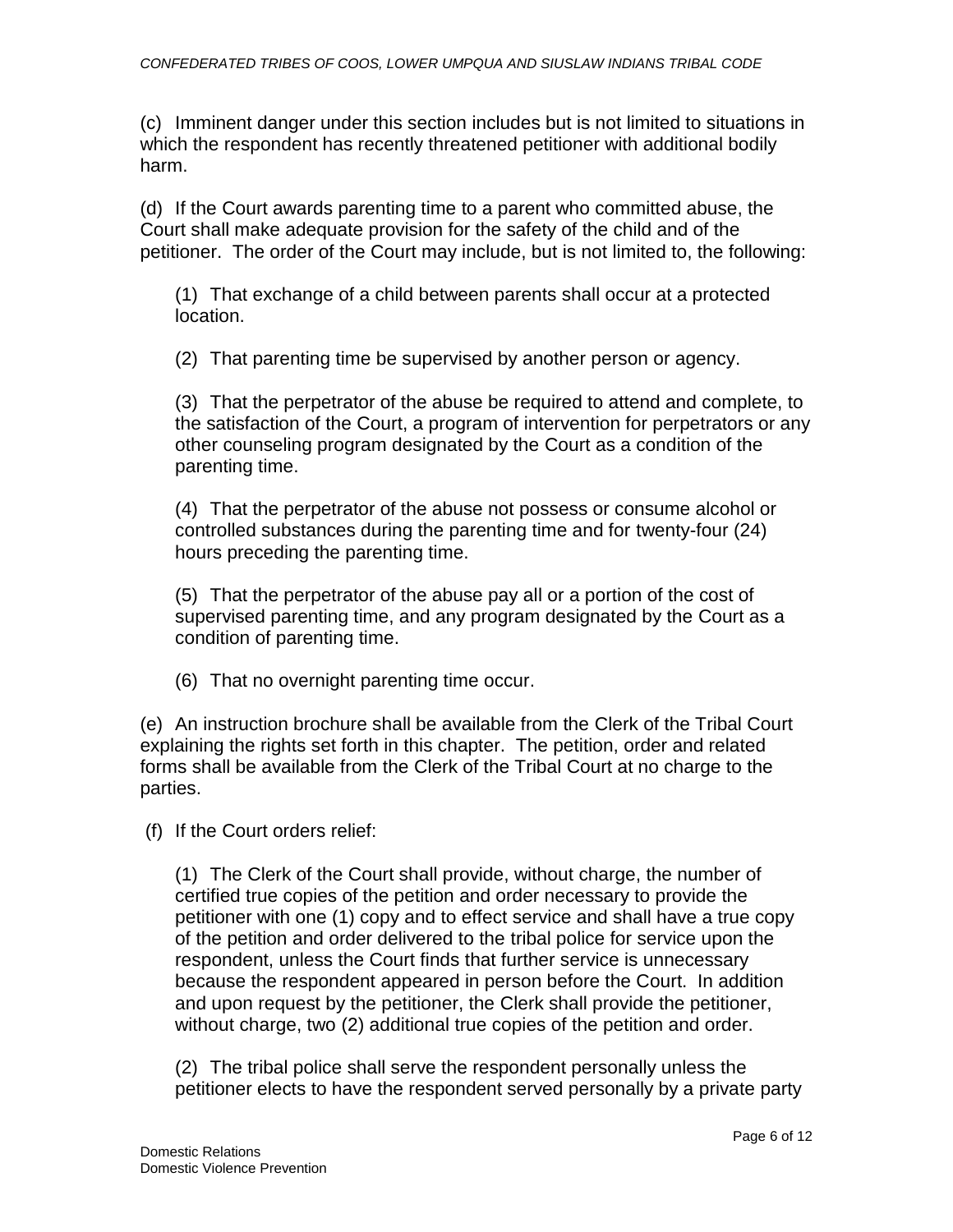or by a peace officer who is called to the scene of a domestic disturbance at which the respondent is present, and who is able to obtain a copy of the order within a reasonable amount of time. Proof of service shall be filed with the Clerk of the Tribal Court. When the order does not contain the respondent's date of birth and service is effected by the tribal police or other peace officer, the officer shall verify the respondent's date of birth with the respondent and shall record that date on the order or proof of service entered into the Law Enforcement Data System under 4-11-8.

(3) No filing fee, service fee or hearing fee shall be charged for proceedings seeking only the relief provided under this chapter.

(g) If the tribal police, after accepting the order and petition, cannot complete service within ten (10) days, the tribal police shall notify the petitioner, at the address provided by the petitioner, that the documents have not been served. If the petitioner does not respond within ten (10) days, the tribal police shall hold the order and petition for future service and file a return to the Clerk of the Court showing that service was not completed.

(h) (1) Within thirty (30) days after a restraining order is served under this section, the respondent therein may request a court hearing upon any relief granted. The hearing request form shall be available from the Clerk of the Court and shall be in substantially the form provided in subsection (e) of this section.

(2) If the respondent requests a hearing under paragraph (1) of this subsection, the clerk of the court shall notify the petitioner of the date and time of such hearing, and shall supply the petitioner with a copy of the respondent's request for a hearing. The petitioner shall give to the Clerk of the Court information sufficient to allow such notification.

(3) The hearing shall not be limited to the issues raised in the respondent's request for hearing form. If the respondent seeks to raise an issue at the hearing not previously raised in the request for hearing form, or if the petitioner seeks relief at the hearing not granted in the original order, the other party shall be entitled to a reasonable continuance for the purpose of preparing a response to the issue.

(4) If the respondent fails to request a hearing within thirty (30) days after a restraining order is served, the restraining order is confirmed by operation of law. The provisions of this section are sufficient to meet the due process requirements of 18 U.S.C. 922(g) in that the respondent received actual notice of the right to request a hearing and the opportunity to participate at the hearing but the respondent failed to exercise those rights.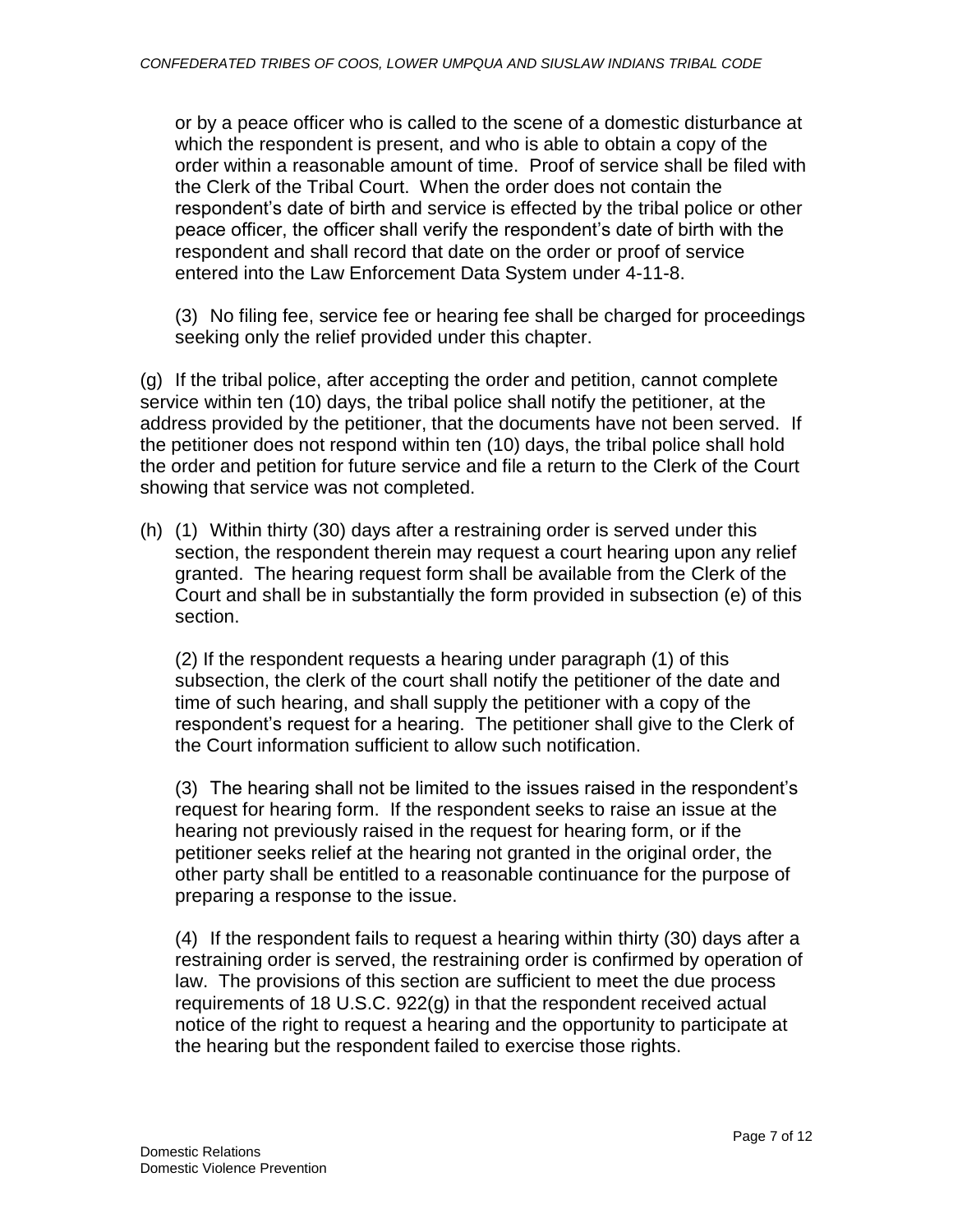## 4-11-7 Removal of Personal Effects; Party Accompanied by Peace Officer

(a) A peace officer who accompanies a party removing essential personal effects pursuant to an order issued under this chapter shall remain for up to twenty (20) minutes and may temporarily interrupt the removal of property at any time.

(b) The party removing essential personal effects from the residence pursuant to an order issued under this chapter is entitled to be accompanied by a peace officer on one (1) occasion only.

(c) A peace officer who accompanies a party removing essential personal effects pursuant to an order issued under this chapter shall have immunity from any liability, civil or criminal, for any actions of the party committed during the removal of essential personal effects.

### 4-11-8 Enforcement of Restraining Orders; Tribal Police Proceedings; Contempt Hearings; Security

(a) (1) Whenever a restraining order is issued and the person to be restrained has actual notice thereof, the Clerk of the Court or any other person serving the petition and order shall deliver forthwith to the Tribal Police a true copy of the affidavit of proof of service on which it is stated that personal service of the petition and order was served on the respondent, a copy of the petition and a true copy of the order. If an order entered by the Court recites that the respondent appeared in person before the Court, the necessity for further service of the order is waived and an accompanying proof of service is not necessary. Upon receipt of a true copy of proof of service, when required, and a true copy of the order, the Tribal Police shall forthwith enter the order into the Law Enforcement Data System maintained by the Oregon Department of State Police and into the databases of the National Crime Information Center of the United States Department of Justice. The Tribal Police shall also provide the petitioner with a true copy of the proof of service. Entry into the Law Enforcement Data System constitutes notice to all law enforcement agencies of the existence of such order. Law enforcement agencies shall establish procedures adequate to ensure that an officer at the scene of an alleged violation of such order may be informed of the existence and terms of such order. Such order shall be fully enforceable in any county or tribal land in the State of Oregon. The petitioner may elect to deliver documents personally to a county sheriff in addition to the Tribal Police or to have them delivered by a private person for entry into the Law Enforcement Data System and the databases of the National Crime Information Center of the United States Department of Justice.

(2) When a restraining order has been entered into the Law Enforcement Data System and the databases of the National Crime Information Center of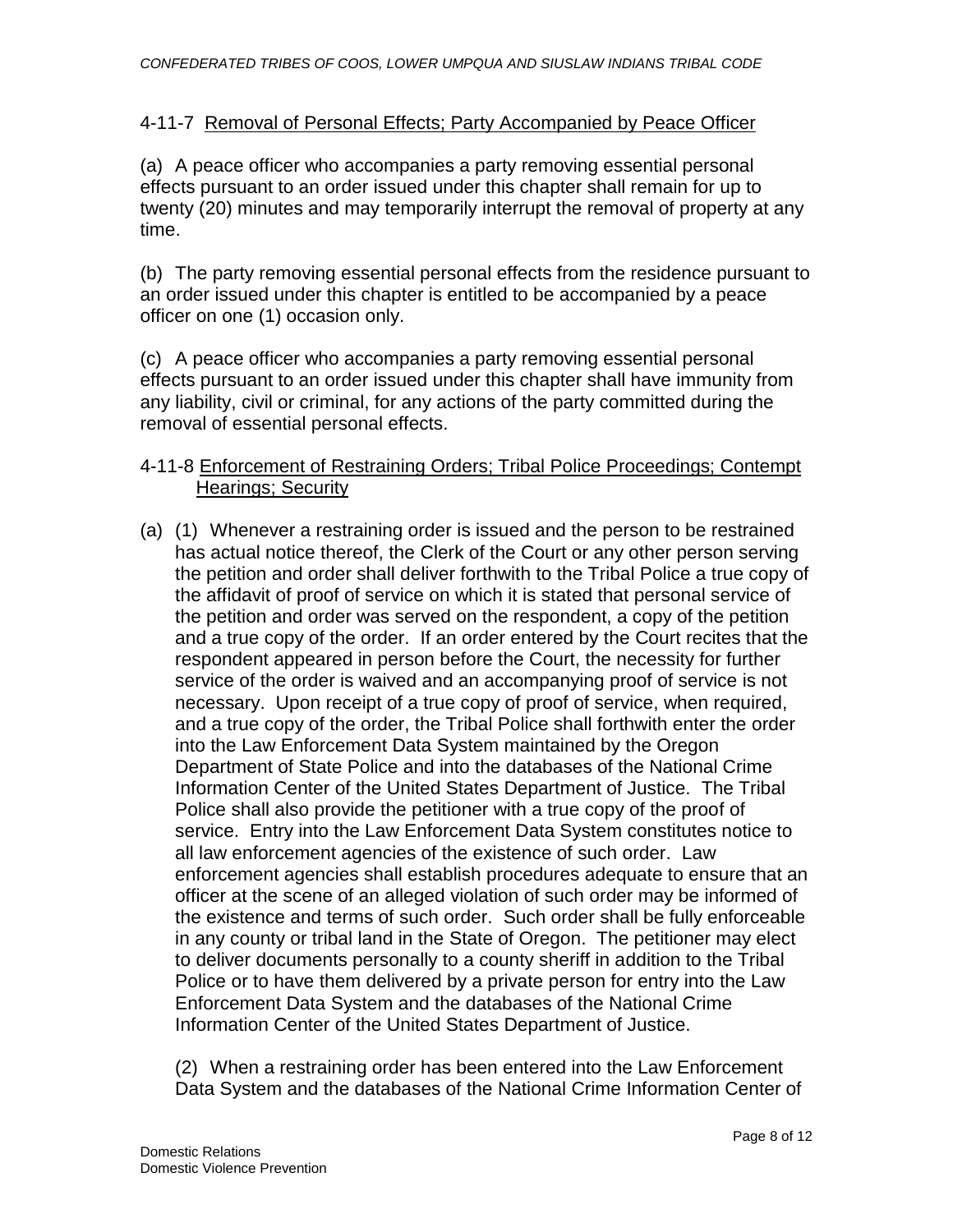the United States Department of Justice under paragraph (a) of this subsection, the tribal police shall cooperate with a request from a law enforcement agency from any other jurisdiction to verify the existence of the restraining order or to transmit a copy of the order to the requesting jurisdiction.

(b) (1) A restraining order shall remain in effect until the order expires or is terminated by court order.

(2) When a restraining order has been entered under this chapter, the restraining order shall not be terminated upon a motion for dismissal by the petitioner unless the motion is notarized.

(3) In any situation where a restraining order described in subsection (a) of this section is terminated before the expiration date, the Clerk of the Court shall deliver forthwith a true copy of the termination order to the Tribal Police with whom the original order was filed. Upon receipt of such termination order the Tribal Police shall promptly remove the original order from the Law Enforcement Data System and the databases of the National Crime Information Center of the United States Department of Justice.

(c) Pending a contempt hearing for alleged violation of a restraining order issued pursuant to this chapter, a person arrested and taken into custody on a violation of the order may be released upon posting security in the amount stated on the order. Whenever such restraining order is issued, the issuing court shall set a security amount for the violation of such order.

# 4-11-9 Petitioner's Change of Residence

If the Court does not award parenting time under this chapter to the parent who committed abuse, the petitioner may move to a residence more than sixty (60) miles from the other parent without giving notice to the other parent of the change of residence.

# 4-11-10 Renewal of Order Entered Under this Chapter

The Court may renew an order entered under this chapter upon a finding that a person in the petitioner's situation would reasonably fear further acts of abuse by the respondent if the order is not renewed. A finding that there has been a further act of abuse is not required. A court may renew an order on the basis of a sworn, ex parte petition alleging facts supporting the required finding. If the renewal order is granted, the provisions of 4-11-5 and 4-11-6 apply except that the Court may hear no issue other than the basis for renewal. The Court shall hold a hearing required under this section within twenty-one (21) days after the respondent's request.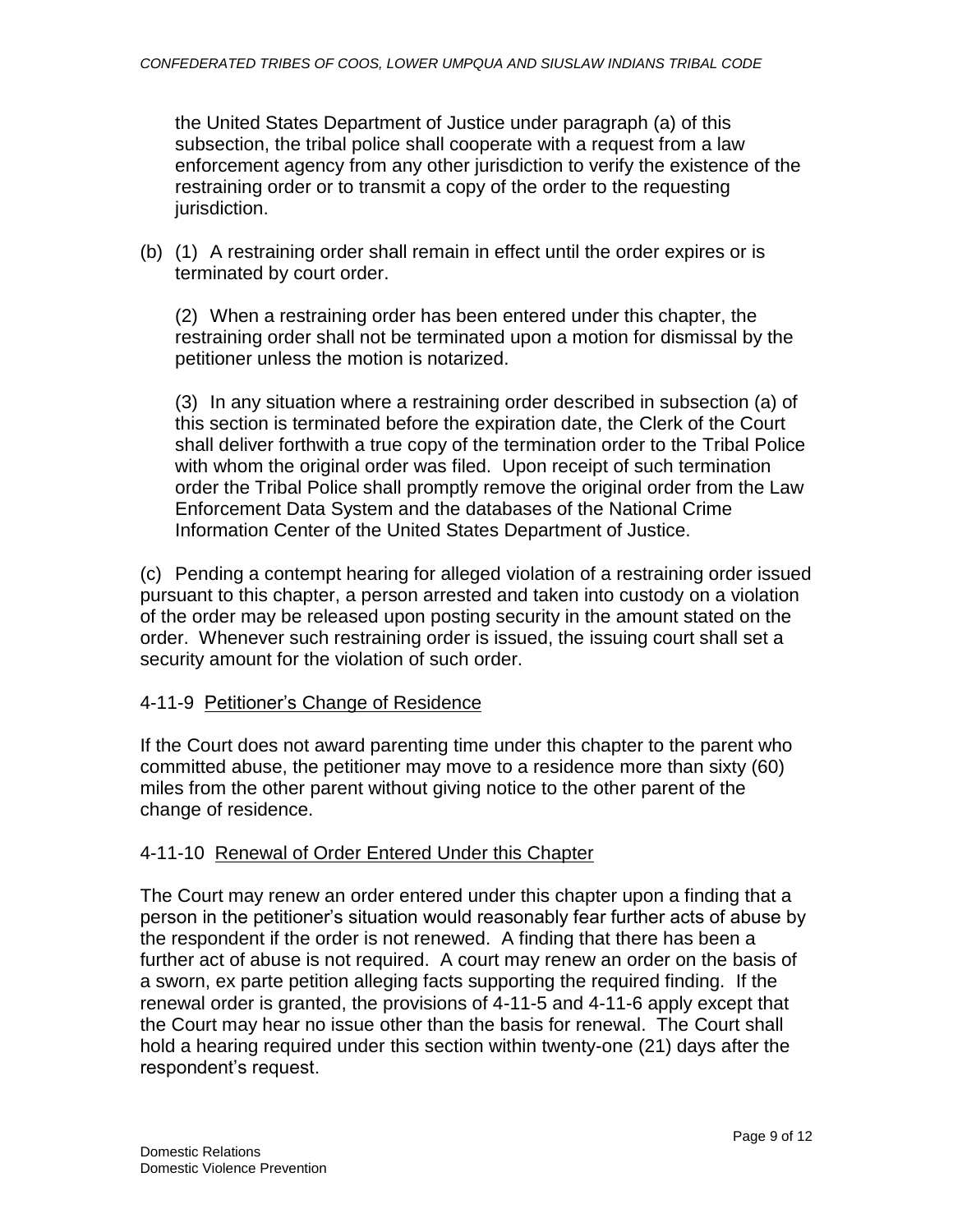### 4-11-11 Standing to Petition for Relief of Person Under 18 Years of Age

A person who is under eighteen (18) years of age may petition the Tribal Court for relief under this chapter if:

### (a) The person is:

- (1) The spouse of the respondent;
- (2) The former spouse of the respondent; or

(3) A person who has been in a sexually intimate relationship with the respondent; and

(b) The respondent is eighteen (18) years of age or older.

### 4-11-12 Contempt Proceedings

Any contempt proceedings for violation of a restraining order issued under this chapter must be conducted by the Tribal Court that issued the order.

#### 4-11-13 Effect of Subsequent Custody Order

(a) In any case in which an order of temporary custody of minor children has been issued under this chapter, or an order restraining or limiting contact by the respondent with minor children and a subsequent order regarding custody, visitation or parenting time with the minor children is issued by any court of competent jurisdiction, the subsequent order shall prevail regarding terms and conditions of custody, visitation, parenting time and access to minors. Any terms of the Domestic Violence Restraining Order not in conflict with the subsequent order, shall remain in full force and effect.

#### 4-11-14 Sovereign Immunity Intact

Nothing in this Code is to be construed to create a cause of action for violation of its provisions or to be construed as a waiver of the sovereign immunity of the Tribes.

#### 4-11-15 Severability

If a court of competent jurisdiction holds any provision of this Code invalid, the invalid portion will be severed and the remaining provisions shall continue in full force and effect.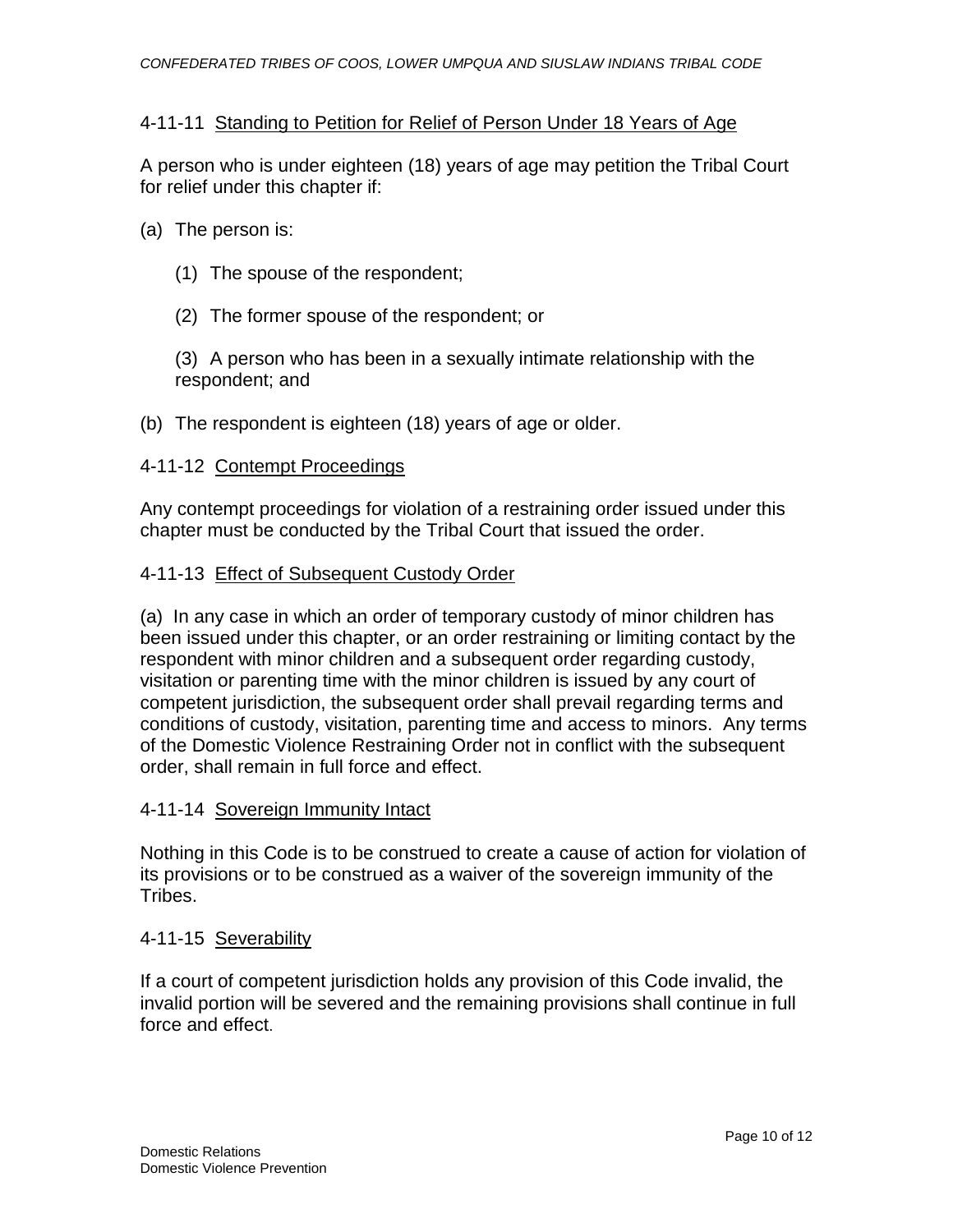# APPENDIX A

# LEGISLATIVE HISTORY AND EDITORIAL CHANGES